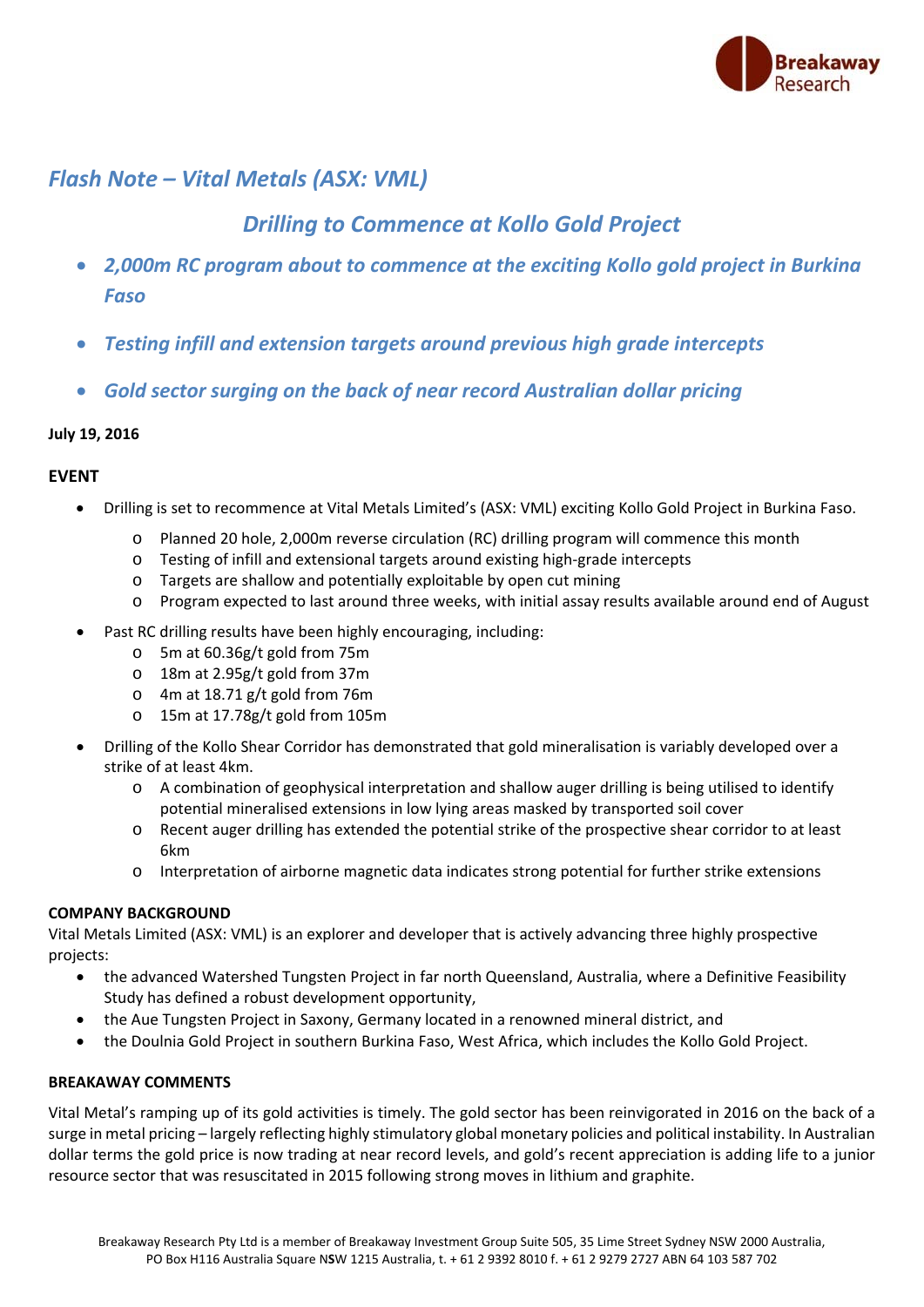

The 100% owned Kollo Gold Project represents an exciting opportunity for Vital Metals in a fertile gold belt. It lies in highly prospective Birimian Greenstone terrain with over 400 sq km of contiguous tenements lying on the trend of the prospective Markoye Fault Corridor and the Bole Shear Zone.

The district attracting growing attention due to recent exploration success and corporate consolidation activity. It is located some 50km to the east of the producing Youga mine, which was purchased in February 2016 for US\$25 million by Turkish company MNG Gold – and MNG also recently completed the purchase of the high-grade Balogo project, located to the east of Kollo. To the north, on the Markoye Fault Corridor, West African Resources' (ASX: WAF) Tanlouka Gold Project has achieved strong results (e.g. 32m at 5.02g/t gold from 2m and 8m at 31.78g/t gold from 58m), while to the south is Cardinal Resources' (ASX: CDV) Bolgatanga Project and Namdini Project in Ghana. Bolgatanga has returned broad mineralised intercepts such as 43m at 1.55g/t gold and 51m at 1.02g/t gold.

Gold mineralisation at Kollo predominantly occurs in structural settings parallel to the northeast trending Kollo Shear Structure. The gold is free milling and occurs as fine‐grained native gold within quartz veins, micro shears and vein pyrite. The mineralisation is associated with intensive shearing and quartz veining within sheared felsic volcaniclastics.

Past drilling has demonstrated that the gold mineralisation is variably developed over a strike of at least 4km – and recent activities, including shallow auger drilling and interpretation of airborne geophysical data, have identified potential extensions to the system. The prospective strike of the target Kollo Shear Corridor is now at least 6km – and ongoing refinement of the understanding of the mineralisation signatures in the district, particularly in lower lying areas to the north‐east and south‐west along strike of the existing mineralisation, is expected to generate further targets.

#### **Breakaway continues to rate VML as a Speculative Buy.**

#### **Company Information**

| ASX Code               | VML           |
|------------------------|---------------|
| <b>Share Price</b>     | A\$0.016      |
| <b>MCAP</b>            | A\$8.4m       |
| Cash and liquid assets | A\$1.7m (est) |
| Debt                   | A\$3.0m       |
| FV                     | A\$9.7m       |

**http://www.breakawayresearch.com**